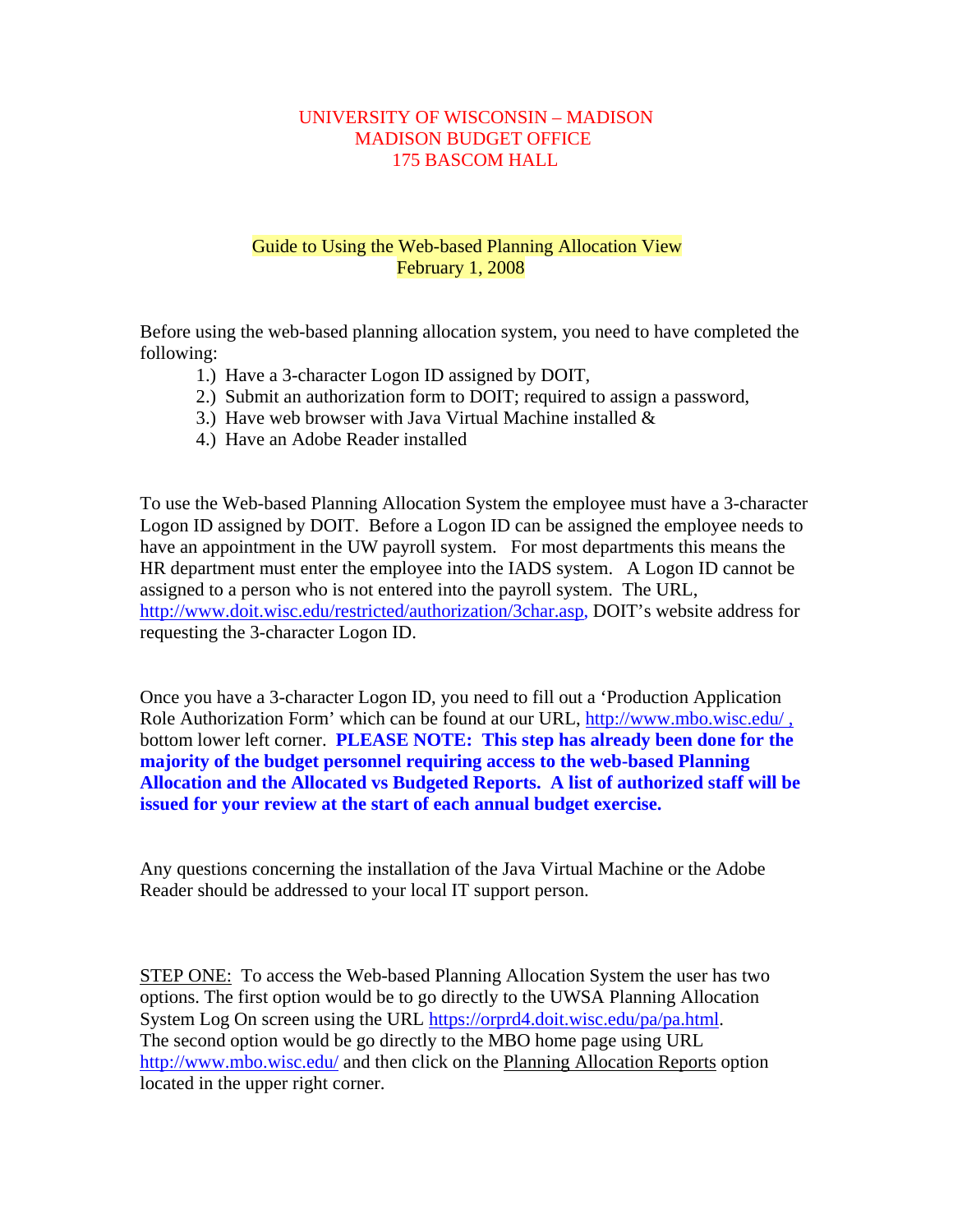The following screen will appear.

| Logon for Planning Allocation                                                      |  |
|------------------------------------------------------------------------------------|--|
| <b>Welcome to the</b><br>WISCONSIN SYSTI<br><b>UWSA Planning Allocation System</b> |  |
| Please Log On                                                                      |  |
| Logon ID:<br>Password:<br>Database: Test                                           |  |
| Connect<br>Cancel                                                                  |  |

STEP TWO: Enter your 3-character Logon ID and password, and then click on the "Connect" button to continue. The Planning Allocation Main Menu screen will appear.

| <b>VEIPLANNING ALLOCATION SYSTEM</b>            |                                                                 |                      |
|-------------------------------------------------|-----------------------------------------------------------------|----------------------|
| <b>IINIVERSITY OF</b><br>SCONSIN SYSTE <i>I</i> | <b>Welcome to the UWSA</b><br><b>Planning Allocation System</b> |                      |
| Planning Allocation for Madison Budget          | $\blacktriangledown$<br>Fiscal Year 2008                        | $\blacktriangledown$ |
|                                                 | <b>Select the Desired Transaction:</b>                          |                      |
| Reference Number Inquiry                        | Reference Number Update                                         |                      |
| Single Allocation Inquiry                       | Single Allocation Update                                        |                      |
| Multiple Allocation Inquiry                     | Multiple Allocation Update                                      |                      |
| Allocation Summary (PADS)                       | Reference Number Conversion                                     |                      |
| Table Maintenance                               | Reports                                                         |                      |
|                                                 | Logoff                                                          |                      |
|                                                 |                                                                 |                      |
|                                                 |                                                                 |                      |
|                                                 |                                                                 |                      |
|                                                 |                                                                 |                      |
|                                                 |                                                                 |                      |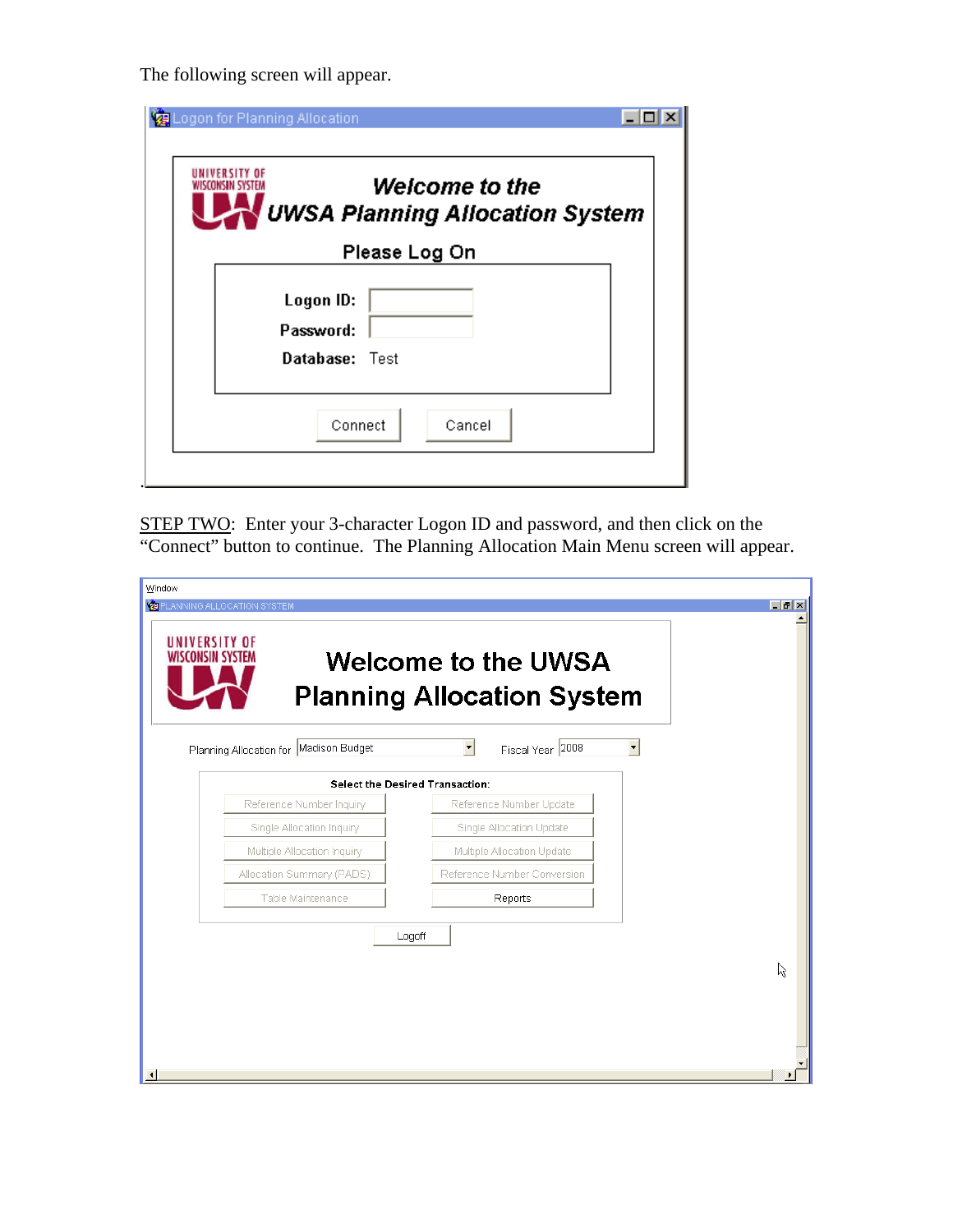STEP THREE: To review the planning allocations reports the users need only to click on the Reports option. The following screen will appear.

| 2007-08 Planning Allocation Reports Menu - Madison Budget | FF[x] |
|-----------------------------------------------------------|-------|
| <b>Planning Allocation Reports</b>                        |       |
| Allocated vs. Budgeted<br>Allocation Reports              |       |
|                                                           |       |
|                                                           |       |
| Main Menu                                                 |       |
|                                                           |       |
|                                                           |       |

STEP FOUR: User selects either the Allocation Reports or the Allocated vs. Budgeted. ("Allocated vs. Budgeted" is currently referred to as the "PADS" report)

If you select the 'Allocation Reports' - The following Allocation Report criteria screen will appear.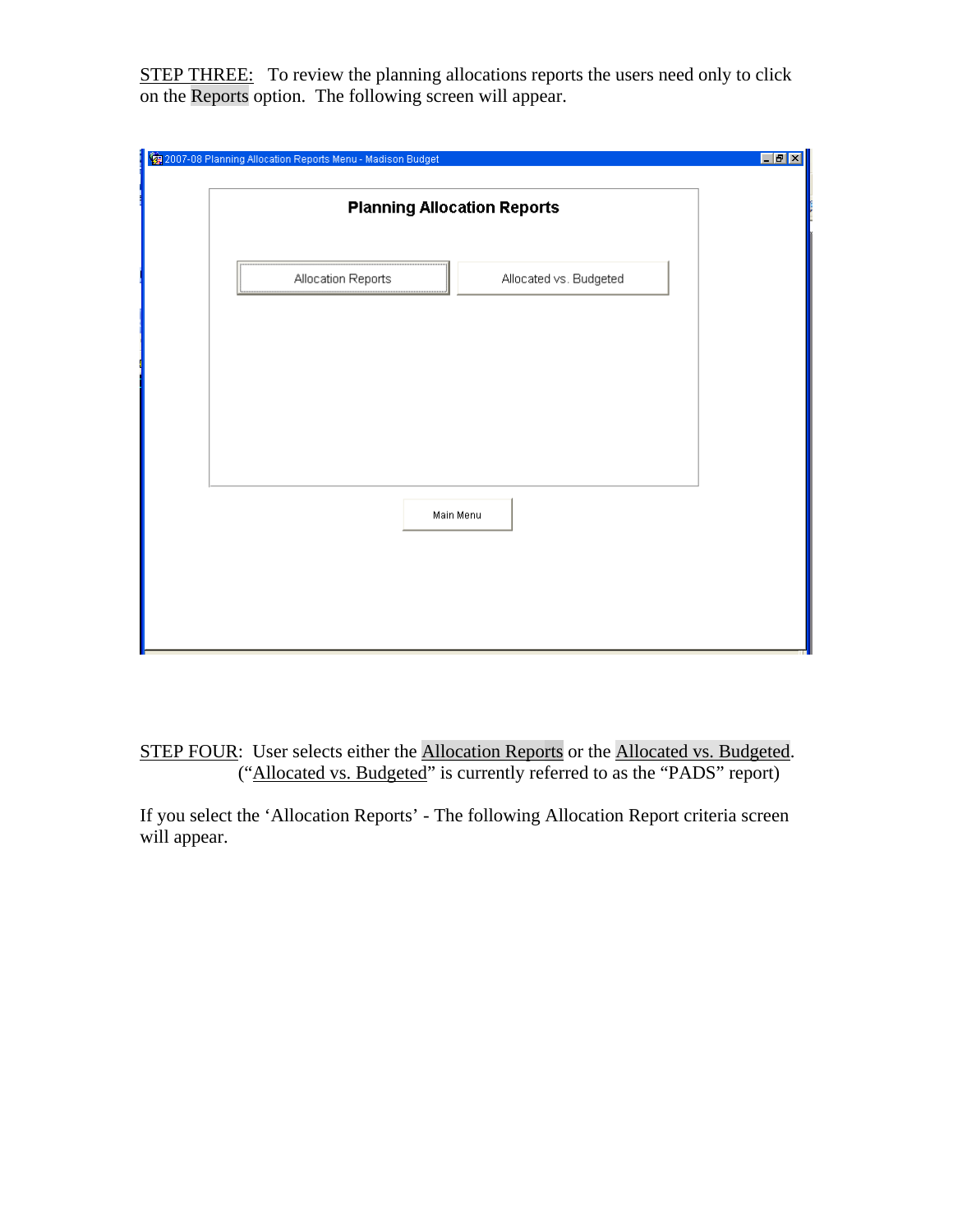| Ranning Allocation System                           |                                                                             | $\Box$ ok |
|-----------------------------------------------------|-----------------------------------------------------------------------------|-----------|
| Window                                              |                                                                             |           |
| 2007-08 Allocation Reports Request - Madison Budget |                                                                             | E[X]      |
|                                                     |                                                                             |           |
| <b>Madison Allocation Report</b>                    |                                                                             |           |
| Fiscal Year 2008<br>$\overline{\phantom{a}}$        | Budget Unit                                                                 |           |
| Fund Group ALL                                      | Report Level Budget Unit<br>$\overline{\phantom{a}}$<br>$\vert \cdot \vert$ |           |
| OR (cannot choose both fund group and fund)         | Sort Order By Reference Number<br>$\overline{\phantom{0}}$                  |           |
| FundALL<br>$\vert \cdot \vert$                      |                                                                             |           |
|                                                     |                                                                             |           |
| Output Type PDF - View/Print/Save                   | $\vert \cdot \vert$                                                         |           |
|                                                     |                                                                             |           |
|                                                     |                                                                             | ß         |
|                                                     |                                                                             |           |
|                                                     |                                                                             |           |
|                                                     |                                                                             |           |
|                                                     |                                                                             |           |
| Reports Menu                                        | Create Report                                                               |           |
|                                                     |                                                                             |           |
|                                                     |                                                                             |           |
|                                                     |                                                                             |           |
|                                                     |                                                                             |           |
|                                                     |                                                                             |           |
|                                                     |                                                                             |           |
|                                                     |                                                                             |           |
|                                                     |                                                                             |           |
|                                                     |                                                                             |           |
|                                                     |                                                                             |           |
| Record: 1/1<br>$\cdots$                             |                                                                             |           |

**STEP FIVE.** The user needs to do the following four things:

- 1. Fill in the Budget Unit., (A0208, A07)
- 2. Select either a Fund Group or a Fund,
- 3. Select a new Fiscal Year if the default year is not correct,
- 4. Select Create Report button.

NOTE: The user is only allowed to view the UDDS assigned to his/her Logon ID. (The Madison campus Budget Office is in charge of assigning the UDDS to the proper Logon ID. Any questions or concerns should be directed to Helen Schouten at hschouten@vc.wisc.edu or 3-4708).

Once the report is generated, an Adobe Reader window should open up to display the report. You can navigate through the report just as you would other Adobe file ( e.g. use page up, page down, use the bookmarks along the left, the searching capability to locate a particular text string, etc.) The first page of the report will be the header page followed by the actual allocation report. Sample below reflects a unit with only one reference number.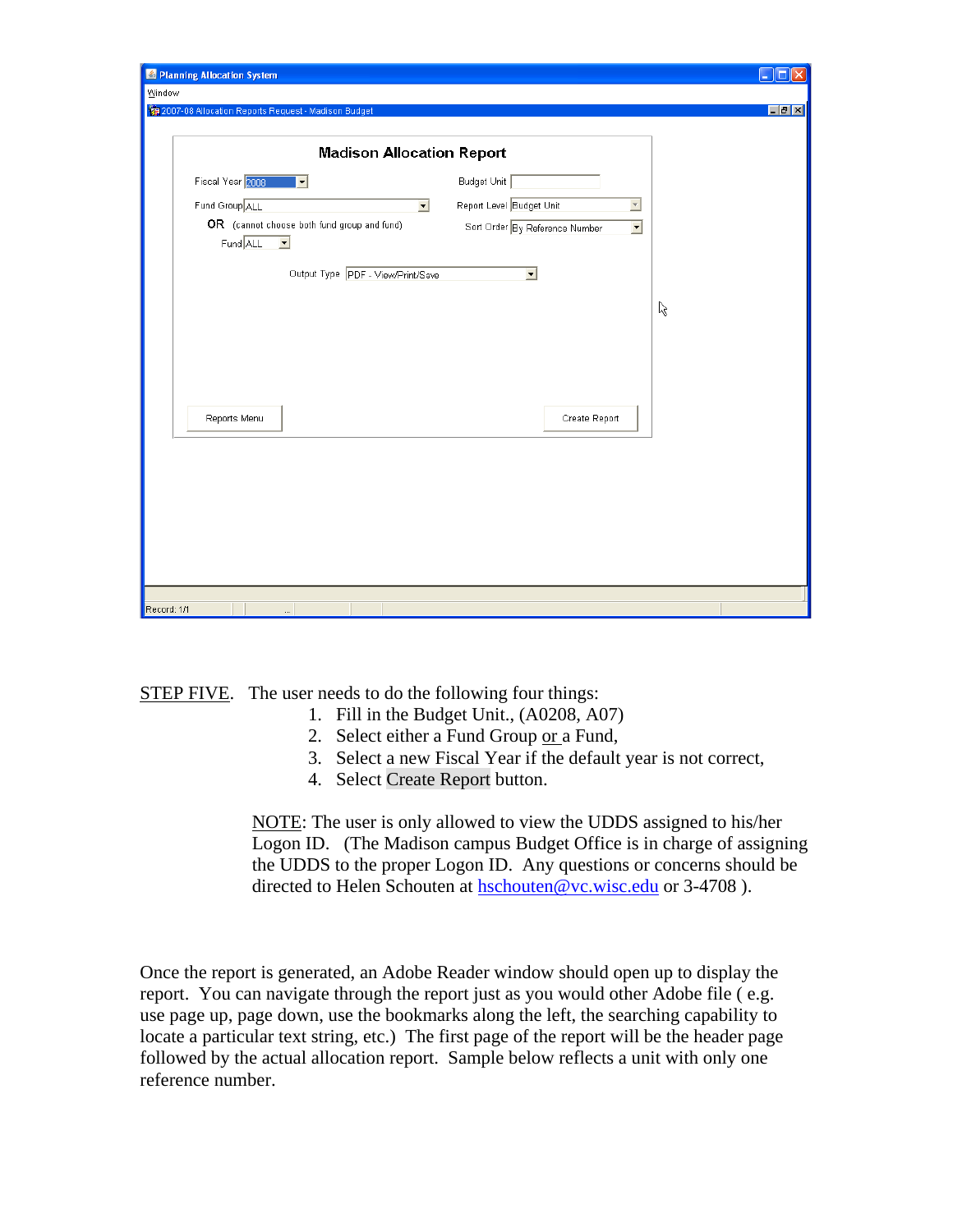| 2007-08 BUDGET PLANNING ALLOCATIONS |  |
|-------------------------------------|--|
| UNIVERSITY OF WISCONSIN - MADISON   |  |

ORG: A0130 - PROFESSIONAL DEVELOPMENT AWARDS

| $   -$   |                                          |                       |                 |                |                |                    |                |              |
|----------|------------------------------------------|-----------------------|-----------------|----------------|----------------|--------------------|----------------|--------------|
| REF. NO. | <b>DESCRIPTION</b>                       | PROGRAM/FTE           | <b>FUND 101</b> | <b>S&amp;W</b> | <b>FRINGES</b> | <b>NON S&amp;W</b> | <b>UNKNOWN</b> | <b>TOTAL</b> |
| 001.001  | 2006-07 PRINTED BUDGET BASE              |                       |                 |                |                |                    |                |              |
|          |                                          | Institutional Support | \$20,000        |                |                |                    |                |              |
|          |                                          | <b>ITEM TOTAL</b>     | \$20,000        |                |                | \$20,000           |                | \$20,000     |
|          |                                          |                       |                 |                |                |                    |                |              |
|          |                                          | <b>PROGRAM/FTE</b>    | <b>FUND 101</b> | S&W            | <b>FRINGES</b> | <b>NON S&amp;W</b> | <b>UNKNOWN</b> | <b>TOTAL</b> |
|          | FUND 101 TOTALS<br>DOCTORAL UNIVERSITIES |                       |                 |                |                |                    |                |              |
|          |                                          | Institutional Support | \$20,000        |                |                |                    |                |              |
|          |                                          | <b>FUND TOTAL</b>     | \$20,000        |                |                | \$20,000           |                | \$20,000     |
|          |                                          |                       |                 |                |                |                    |                |              |

STEP SIX. Closing the Budget Planning Allocation Report will get you back to the Madison Allocation Report Screen. From this screen select "Reports Menu" to return to the Planning Allocation Reports Screen.

STEP SEVEN The Allocated vs. Budgeted report can be selected from this screen. ("Allocated vs. Budgeted" is currently referred to as the "PADS" report)

> The following Dollars/FTEs Allocated vs. Budgeted Report screen appears.

| Planning Allocation System                                       |                     |                   |
|------------------------------------------------------------------|---------------------|-------------------|
| Window                                                           |                     |                   |
| 2007-08 Allocation vs. Budgeted Reports Request - Madison Budget |                     | $\Box$ e $\times$ |
|                                                                  |                     |                   |
| <b>Dollars/FTEs Allocated vs. Dollars Budgeted Report</b>        |                     |                   |
| Fiscal Year 2008                                                 | <b>Budget Unit</b>  |                   |
| Fund Group ALL<br>$\overline{\mathbf{v}}$                        | Report Level Campus |                   |
| OR (cannot choose both fund group and fund)                      |                     |                   |
| Fund ALL<br>$\overline{\phantom{a}}$                             |                     |                   |
| Output Type   PDF - View/Print/Save                              | $\blacksquare$      |                   |
|                                                                  |                     |                   |
|                                                                  |                     |                   |
|                                                                  |                     |                   |
|                                                                  |                     |                   |
|                                                                  |                     |                   |
|                                                                  |                     |                   |
|                                                                  |                     |                   |
| Reports Menu                                                     | Create Report       |                   |
|                                                                  |                     |                   |